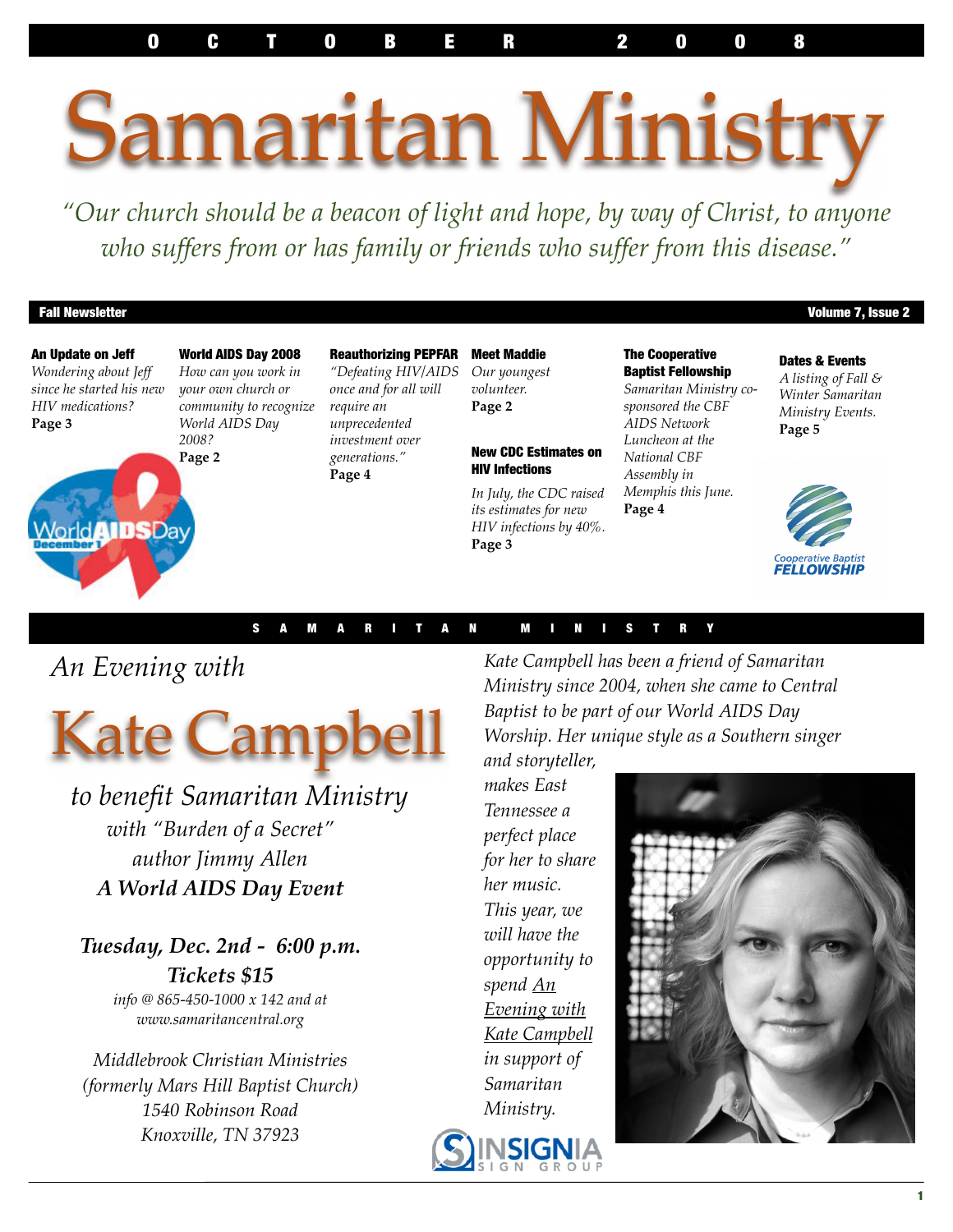

**WORLD AIDS**  $\Gamma$  AY 2 0 0 8

*It's coming again. World AIDS Day. Another year.... another anniversary of an epidemic that has taken 2.1 million lives worldwide in 2007 alone, and infects 56,300 Americans every year. Who is infected? Men, women, children? Yes. Gay men. You bet. Heterosexual men & women. Yes. Minority communities, especially women. Yes, yes, YES!*

*How do we respond? Do we respond with ignorance, like the church that wouldn't host our women's support group? Do we respond with apathy, like so many Christians who don't even know that an American epidemic exists? Do we respond with hate & judgement so we can drive our brothers & sisters with HIV away from Christ?* 

*Do we respond in love, using Christ's example, just as my church, Central Baptist Church of Bearden, has done now for more than 16 years? Do we respond with accurate information, honest discussion with our young people, care, concern and service?*

*This year as World AIDS Day (December 1) approaches, each of us needs to respond, especially those of us in the faith community. We can respond in the following ways:*

- *1) A prayer , bulletin insert, or other acknowledgement on Sunday, Nov. 30.*
- *2) A table display in the church lobby.*
- *3) Form a partnership with an AIDS Service Organization in your community.*

*Samaritan Ministry can provide ideas and specific materials to help your church take this first step in ministry. Some materials are available at our website, www.samaritancentral.org. Call on us. We can help.*

#### Wayne Smith

# Maddie's Gift

Even before Maddie was born she was our angel. No, Maddie does not have HIV. She is perfectly healthy, and so is Mom. Maddie is our youngest volunteer.

A little over a year ago Maddie's Mom began to come to our Support Group with her mother, one of our faithful volunteers. Maddie's Mom was pregnant, unplanned, and she came to sit in our midst on a hot June day as we celebrated with our Summer Cookout. That day she sat with our group, men & women who live with HIV, and on that day she became a part of our family. She did, and so did little, as yet unborn, Maddie.

When Mom delivered, everyone in the Group was interested and delighted, and Maddie's Mom surprised us all by bringing her very small gift to Support Group. Two-week old Maddie came to see her new friends, and that's when the miracle of her love began.

Even in 2008, 27 years into this epidemic, with 56,000 new infections every year in the US, there is much stigma, ignorance, and fear. Many people reject and ignore when love is so simple and so easy. Hope and love can come in simple ways, and we have been gifted to have all of this so well demonstrated by a little girl and her Mom. Maddie isn't talking yet, but her words are loud and clear.

Maddie comes to our support group every month. We watched as she walked the room as we all viewed the film, Girl Positive, patting nearly every one of our 18 group members that night. Her quiet humming and her touches made for a miracle of sound and hope, and offer a window into a world without stigma… without fear.

Thanks, Maddie.

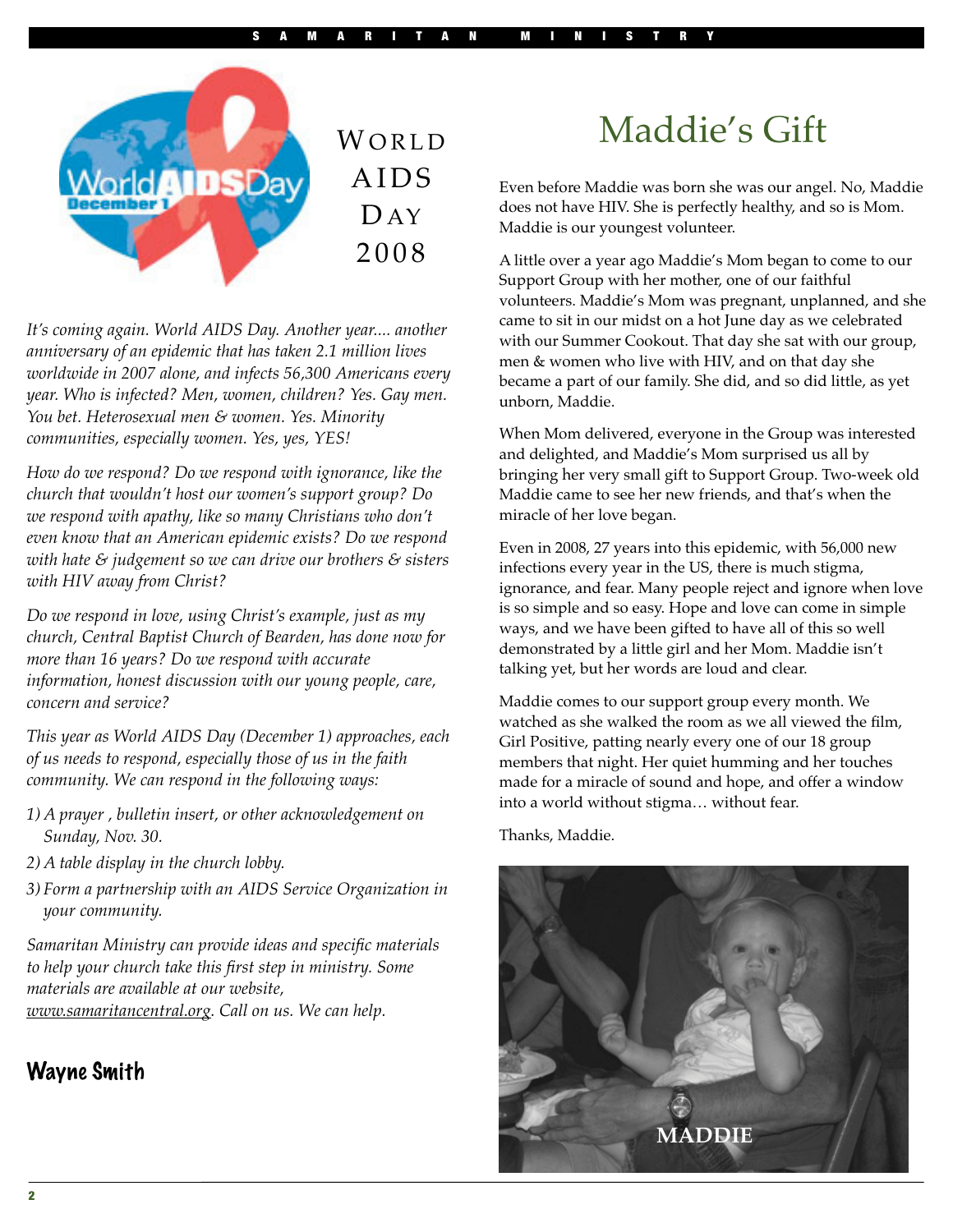

#### Following-Up on Jeff's Drug Regimen

Samaritan Ministry client, Jeff , has shared with us his new drug regimen. In our last Newsletter we learned that Jeff had started his new HIV medications and that his new "cocktail" contained some of the very best in HIV retroviral therapy, including Isenress, Prezista, and Fuzeon, an injectable drug. Jeff had been off medications for his HIV for quite a while.

Since our last report Jeff has twice had blood work to check on his progress. Today we give you an update. First we look at the amount of virus in Jeff's blood, his viral load (VL). We want this number to go DOWN. Second, we will look at his CD4 T-cell count, a measure of a certain type of white blood cell. The CD4 count is a measure of the health of Jeff's immune system. Normal range would be around 1200 and we want this number to go UP. Here are Jeff's numbers as of September 9.

| Date          | <b>VL</b> | CD4      |
|---------------|-----------|----------|
| Jan. 30, 2008 | >100,000  | 44       |
| Feb. 15, 2008 | began     | HIV meds |
| May 9, 2008   | 138       | 199      |
| Sept. 9, 2008 | < 50      | 292      |

This is a terrific report. Jeff's medications are working to control his virus. Jeff's doctor has also advised him that he can discontinue his injections, so keeping up with all of this will be much easier.

Jeff knows that he must ALWAYS take his medications, and that he can infect others even though his virus is under control. He must get his blood levels checked about every 4 months for the rest of his life. What is good to know is that Jeff's health is improving and he can clearly see a FUTURE that includes a health and well being. The last thing Jeff said as we parted company recently. "I'm going to have to set some new goals. I've met this one."

### CDC Unveils Updated Estimates for New HIV Infections

New technology and methodology developed by CDC show that the incidence of HIV in the United States is higher than was previously known. However, the incidence has been



stable at that higher level for most of this decade. HIV incidence is the number of new HIV infections occurring during a certain time period, in this case, the year 2006. These findings, published in a special HIV/AIDS issue of the Journal of the American Medical Association (JAMA) that was released August 3, 2008, show that in 2006, an estimated 56,300 new

HIV infections occurred – a number that is substantially higher than the previous estimate of 40,000 annual new infections. It should be noted that the new incidence estimate does not represent an actual increase in the numbers of HIV infections. Rather, a separate CDC historical trend analysis published as part of this study suggests that the annual number of new infections was never as low as 40,000 and that it has been roughly stable since the late 1990s (with estimates ranging between 55,000 and 58,500 during the three most recent time periods analyzed). See the complete article at the CDC website @ www.cdc.gov/hiv.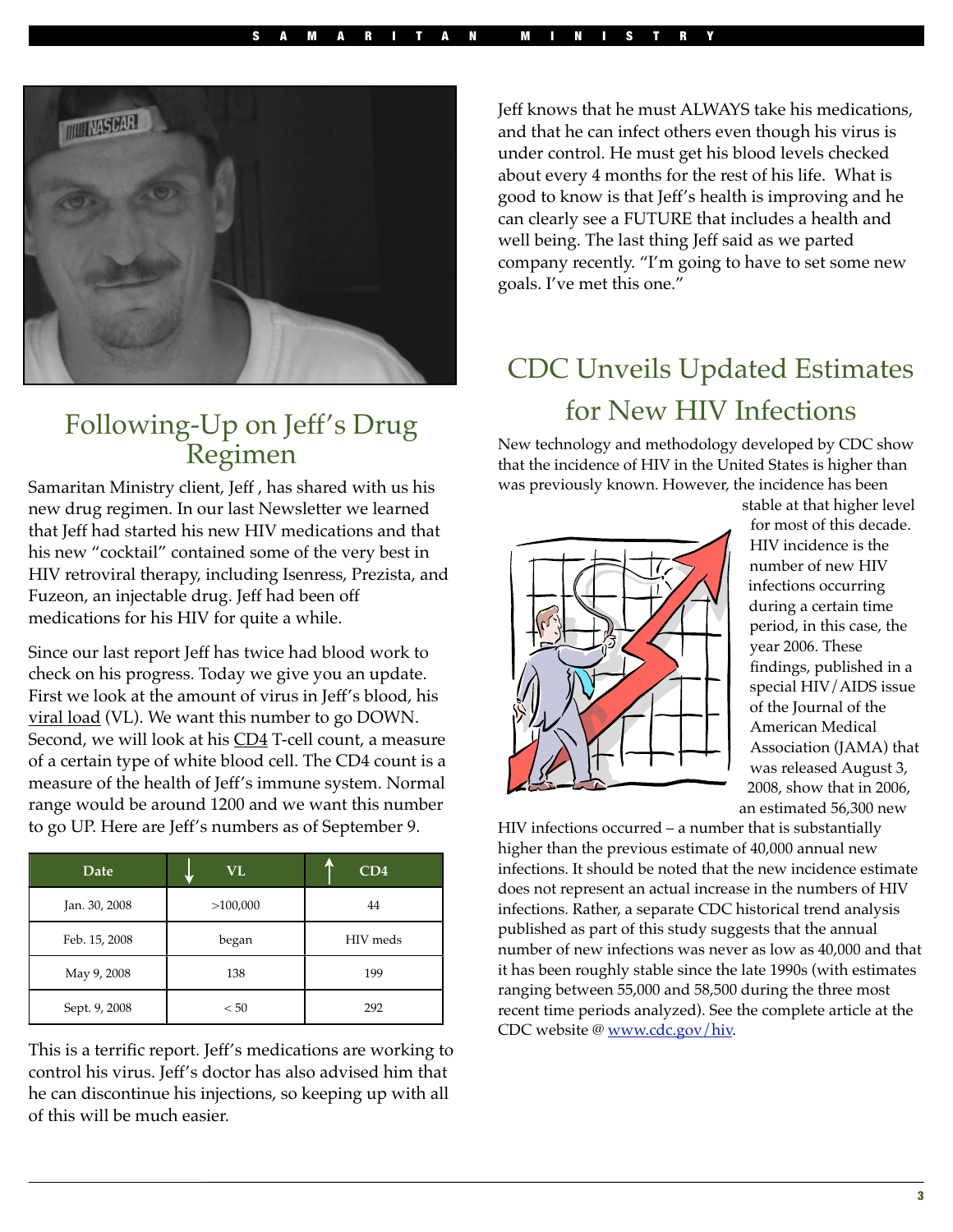### **Reauthorizing** *PEPFAR*

*"Defeating HIV/AIDS once and for all will require an unprecedented investment over generations. But it is an investment that yields the best possible return: saved lives." - President George W. Bush, July 30, 2008.*

On July 30, 2008, President George W. Bush signed into law H.R. 5501, the Tom Lantos and Henry J. Hyde United States Global Leadership Against HIV/AIDS, Tuberculosis, and Malaria Reauthorization Act of 2008. This legislation responds to the President's call last year to expand the U.S. Government commitment to this successful program for five additional years, from 2009 through 2013. In 2003, President Bush launched the U.S. President's Emergency Plan for AIDS Relief (PEPFAR) to combat global HIV/AIDS – the largest commitment by any nation to combat a single disease in history. This legislation will increase the U.S. financial commitment to the fight against global HIV/AIDS, tuberculosis, and malaria, authorizing up to \$48 billion to combat the three diseases, including: \$39 billion for PEPFAR bilateral HIV/ AIDS programs. When the President launched PEPFAR in 2003, approximately 50,000 people in sub-Saharan Africa were receiving antiretroviral treatment. Today, PEPFAR supports lifesaving treatment for over 1.7 million people worldwide, the vast majority of them in sub-Saharan Africa. PEPFAR has also supported care for more than 6.6 million people, including 2.7 million orphans and vulnerable children. To date, PEPFAR has allowed nearly 200,000 children to be born HIV free. These statistics are promising, yet there is no way to quantify PEPFAR's greatest achievement – the spread of hope.

### Don Messer Inspires at CBF AIDS Network Luncheon

Don Messer, author of "Breaking The Conspiracy of Silence: Christian Churches and the Global AIDS Crisis", was the guest speaker at the CBF AIDS Network Luncheon in Memphis this summer. Each year, the Network provides for a focus on HIV /AIDS at the annual CBF General Assembly. In 2004, CBF hosted an AIDS Summit. Samaritan Ministry and others within the CBF family also provide workshops at these meetings and this year the focus was a luncheon featuring Dr. Don Messer. Dr. Messer is Executive Director of Center for the Church and Global AIDS, and also serves as President Emeritus and Professor Emeritus of Practical Theology of the Iliff School of Theology, Denver, Colorado. Forthcoming books

include Names, Not Just Numbers: Facing Global AIDS and World Hunger (Fulcrum, 2009) and 52 Ways to Help Create an AIDS-Free World (Upper Room Books, 2009).



Dr. Messer's *Breaking the Conspiracy of Silence* has provided the framework around which Samaritan Ministry finds structure, guidance, and principle. Our ministry goals come directly from Dr. Messer's pen.

•*To challenge the negative and judgmental attitudes that still exist toward people with HIV&AIDS.*

•*To increase knowledge and understanding, and decrease fear and misconceptions about HIV&AIDS.*

•*To provide accurate information about HIV&AIDS.*

•*To give practical and pastoral support to people living with AIDS and their families.*

•*To engage in prayerful dialogue with other churches, faith communities and secular organizations.*

Samaritan Ministry is a CBF Partner, working with the CBF AIDS Network to foster awareness and education, and is also funded through this partnership with CBF.

#### *Then I Shall Live*

 I then shall live as one who's been forgiven. I'll walk with joy to know my debts are paid. I know my name is clear before my Father; I am His child and I am not afraid. So, greatly pardoned, I'll forgive my brother; The law of love I gladly will obey.

 I then shall live as one who's learned compassion. I've been so loved, that I'll risk loving too. I know how fear builds walls instead of bridges; I'll dare to see another's point of view. And when relationships demand commitment, Then I'll be there to care and follow through.

 Your Kingdom come around and through and in me; Your power and glory, let them shine through me. Your Hallowed Name, O may I bear with honor, And may Your living Kingdom come in me. The Bread of Life, O may I share with honor, And may You feed a hungry world through me.

Gloria Gaither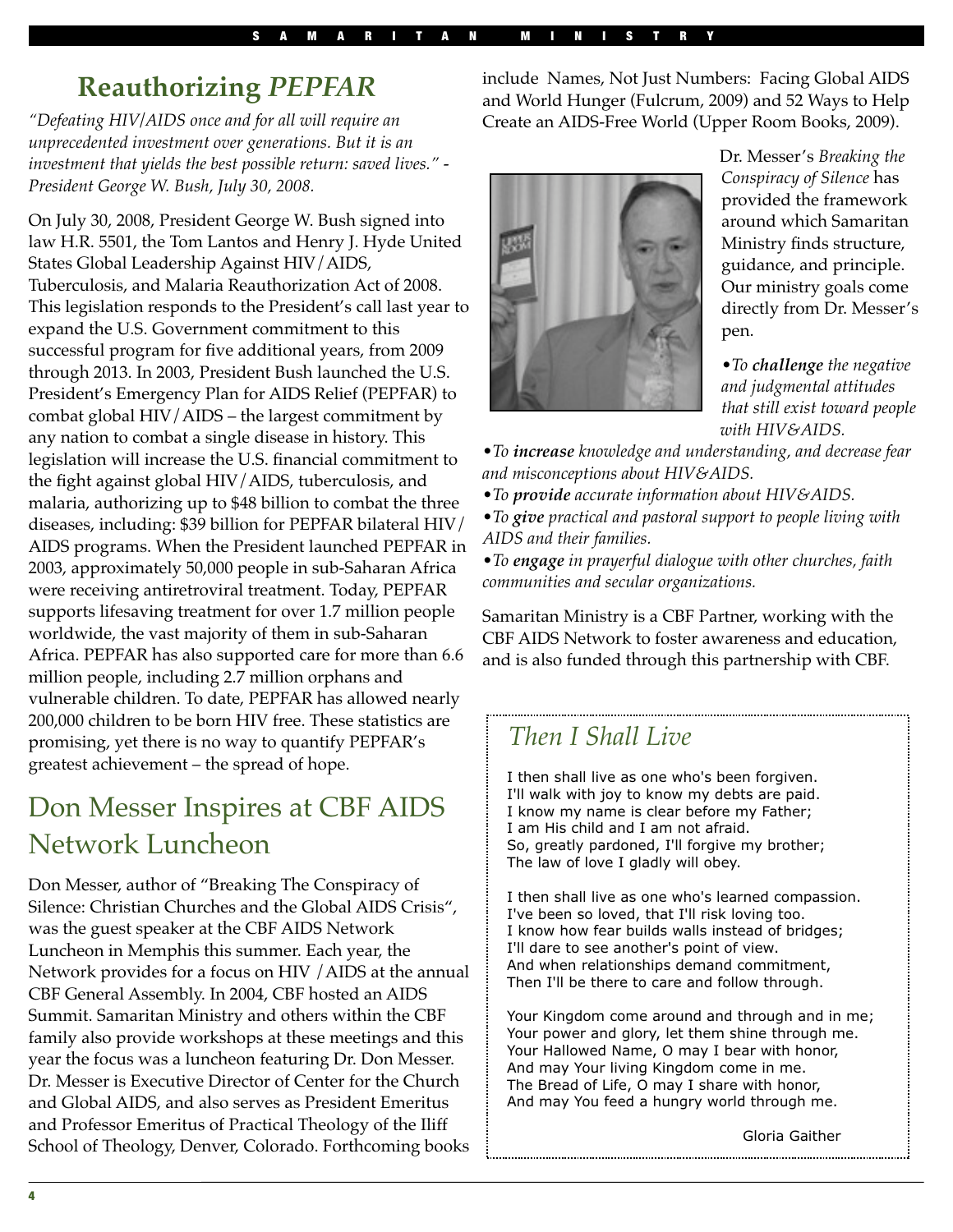### In Appreciation

*We appreciate all of the support we receive from many, many places, including gifts from the fine organizations listed here, from our "100 X 100" Century Campaign donors, and from many of you. We would like to thank Phillip Stratman for assisting in the production of this Newsletter.*

#### **OUR FUNDING PARTNERS**

**Apostles Anglican Church** Beulah Baptist Church, Devereux, GA **Broadway Cares/Equity Fights AIDS** Central Baptist Church of Bearden, Knoxville, TN **Centers for Disease Control (Tennessee Department of Health)** Cooperative Baptist Fellowship **MAC AIDS Fund** ProVision Foundation **Tennessee CBF Partners in Missions Offering** Until There's A Cure

The **American Massage Therapy Association -TN Chapter** is having a chair massage event at Belk's in West Town at the MAC Cosmetics Counter. This event will take place on Thursday, Oct. 22 from 10-5 to raise money for Samaritan Ministry. Massages are FREE and the therapists are going to take pledges for each minute of therapy. **National Massage Therapy Awareness Week** is October 20–24. Thanks AMTA!

#### **Our "100 X 100" Century**

#### **Campaign Donors**

Ryan & Annie Acree Todd Acree & Neil Chivers Ronnie Adams Jimmy Allen Mack Bingham Bill and Carolyn Blevins Ben and Martha Burnette John & LuAnnette Butler Douglas Clark Timothy & Carol Coode Laverne & Jim Craig Genie Hargrove & Linda Kelley Heather Higginbotham Debbie Hill Annette Ichiki Rebecca & Patrick Luther Jim & Terri Myers Pam Robertson Laura & Wayne Smith Ruth Smith Lou Anne Smoot Grant & Rhoni Standefer Steven & Lisa Sterling Phillip & Edy Stratman Ted & Mary Katherine Stryk Suzanne & Dan Stryk Andy Towe Dotty & Bill Vinson Mimi & Phillip Webster Sim Willis

### Fall Dates & Events

*September 17-21 US Conference on AIDS, Ft. Lauderdale, FL. Samaritan Ministry exhibited and lead a Roundtable Discussion entitled "Creative Partnerships – Forming Collaborative Partnerships for Care and Prevention".*

| Tennessee Department of Health Statewide Meeting, Nashville      |
|------------------------------------------------------------------|
| American Massage Therapy Association -TN Chapter Chair           |
| Massage event at Belk's in West Town Mall                        |
| Holiday Hope Bucket Project kicks off                            |
| Annual Thanksgiving Banquet @ Central Baptist Church             |
| World AIDS Day                                                   |
| Evening with Kate Campbell Samaritan Ministry Concert, Knoxville |
| Hope Center Party @ Cedar Springs Presbyterian Church            |
|                                                                  |

### In Memory

*We would like to acknowledge the passing of Brandi, the loss of Jeff's niece's husband, Sam, and the death of Anne's first cousin, Melissa.*